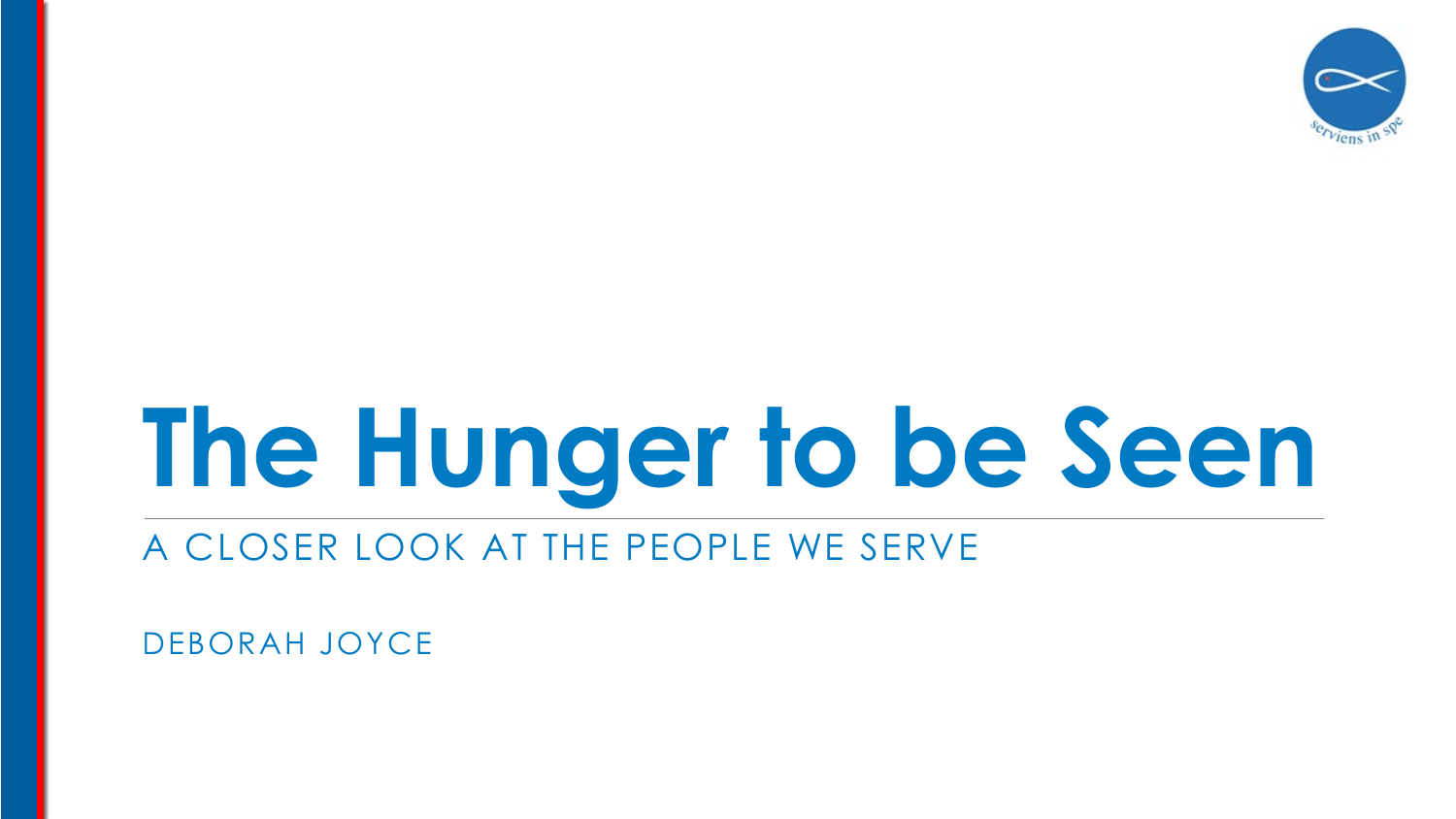

The theme for the 2022 Annual National Formation is **HUNGER**. The Formation Committee thought it would be a good idea to identify all the aspects of hunger that play a part in the SSVP mission to serve people in need.

This presentation under the title "**Hunger to be Seen**" is designed to take a closer look at who we serve as Vincentians. The relationship with the people we serve has evolved to reflect a more current world view and today we will identify where we started and where we are now in terms of the context of serving others.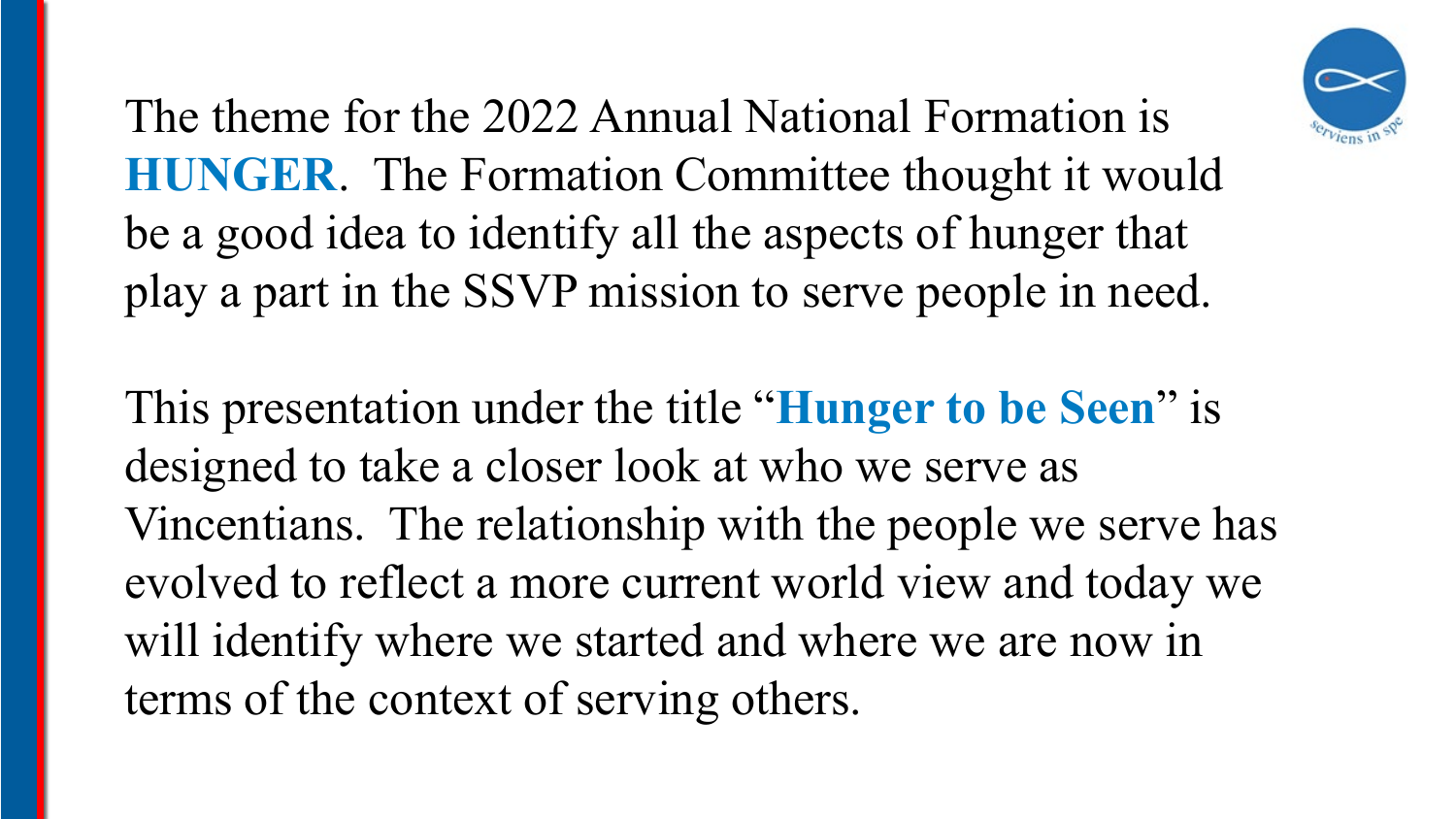## **Historical view of the poor**



The Bible referred to the poor many times in relation to the ministry of Jesus and His love and compassion for the poor. The poor are mention 178 times and referred to in other language approximately 2000 times. They are described as the destitute, the sick, the lame, the blind and the outcast.

Until recently the common understanding of the poor was a group within society who cannot support themselves, are in debt and are visibly impoverished (shabby clothes, unkempt, often homeless, unemployed). In some cases they have been considered shiftless and unstable. Suffice to say that there is a strong connotation that is derived from the words poor and poverty.

In 1833, when Frederic Ozanam and his companions noticed the poor in the streets around the Sorbonne they saw a group of bedraggled men, women and children who were barely subsisting. They recognized them as the "poor" of their society. Their Christian sensibilities demanded that they respond to the need. Their view of the people they observed was shaped by the world they lived in.

*"Knowledge of the poor and needy is not gained by pouring over books or in discussions with politicians, but by visiting the slums where they live, sitting by the bedside of the dying, feeling the cold they feel and learning from their lips the causes of their woes." Frédéric Ozanam*

When they formed the first "Conference" to go to the poor, they were guided by Sister Rosalie Rendu and within a short time they dedicated themselves to St. Vincent do Paul and the Virgin Mary.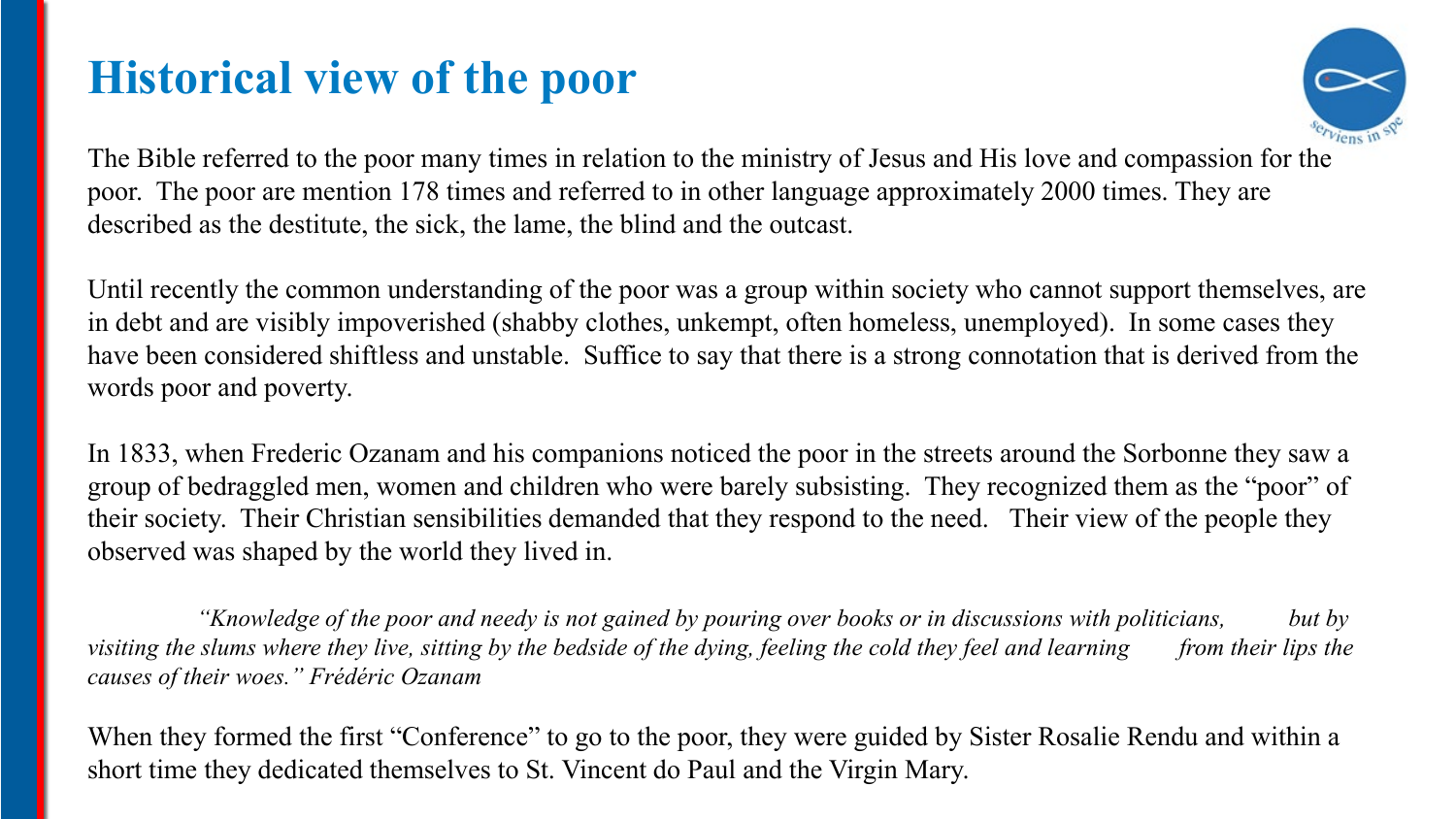## **Quotes about the poor:**



The following quotes by Sister Rosalie Rendu and St. Vincent de Paul provide us with some insight into their sensibilities about the poor.

*"The street and the stairs will be long and unfriendly, the poor often ungrateful. You will soon find charity a heavy burden, heavier than the jug of soup or the full basket. But you will still be pleasant and smile. Distributing soup and bread is not everything. The rich can do that. The poor are your masters and you will find them terribly exacting masters. So the more unattractive and dirty they are the ruder and unfair they are, the more you must lavish your love upon them. It is only by feeling your love that the poor will forgive you your gifts of bread." St. Vincent de Paul*

*"Let us love the Good God very much. Let us not be sparing with our duty; let us serve the poor well, always speaking to them with great kindness. If you do not act in this way, you will be punished: the poor will insult you. The ruder they are the more dignified you must be. Remember, Our Lord hides behind those rags." Sister Rosalie Rendu*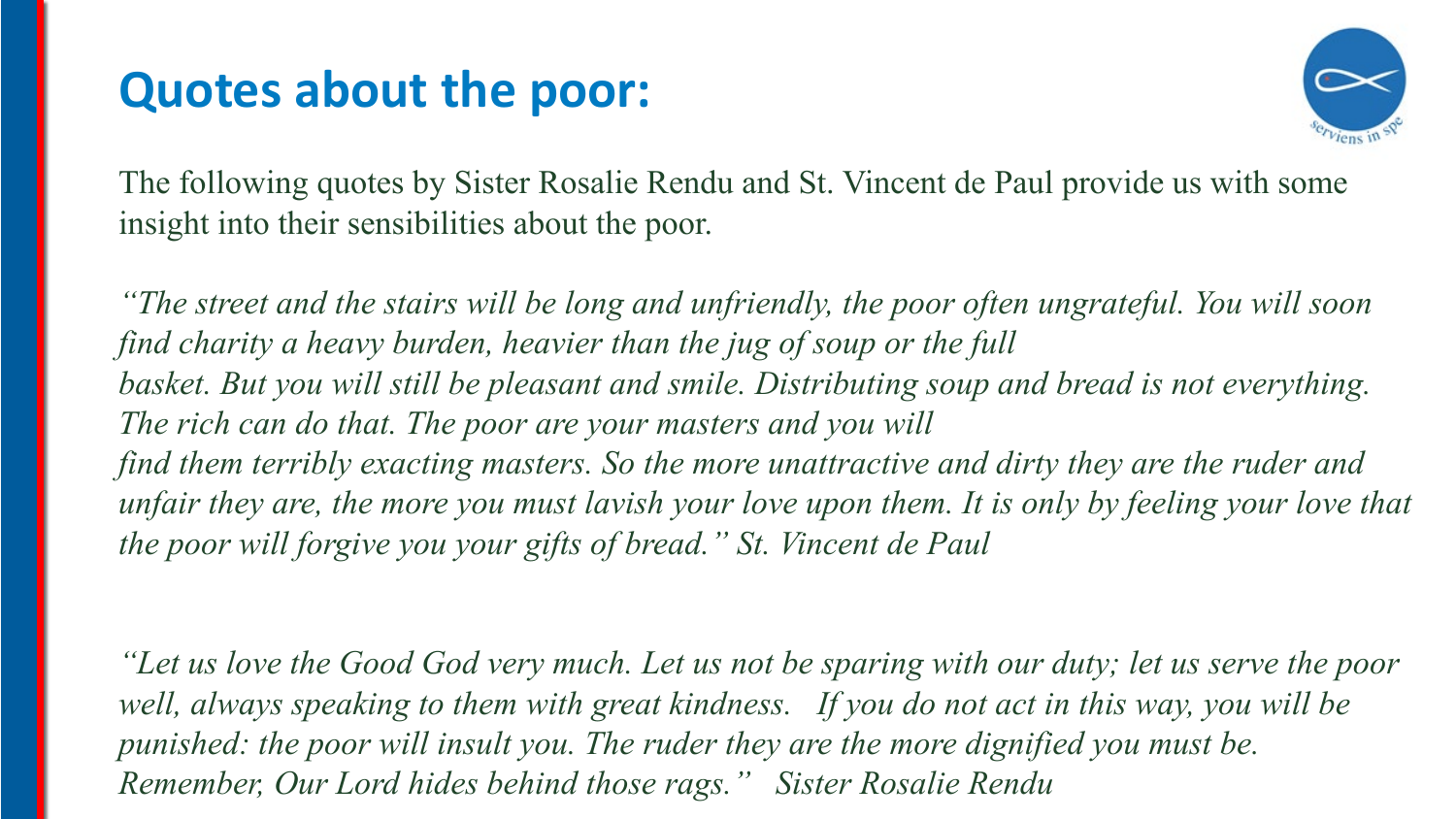

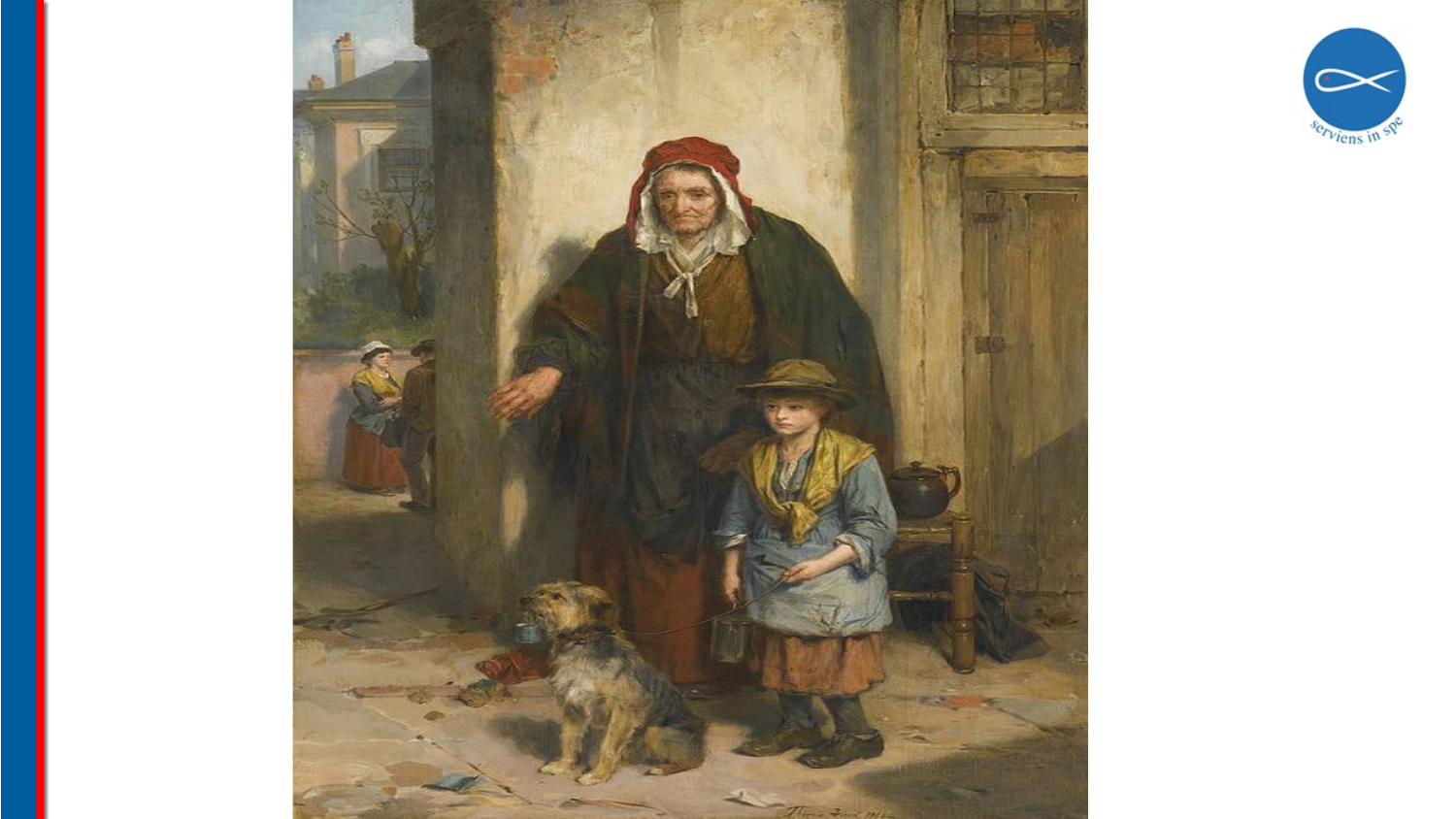Ozanam was drawn to serving the poor by his need to live a Christian life. Those who wanted to follow Jesus were offered a clear path in His teachings. Luke sums up the message in this quote



*"The Spirit of the Lord is upon me, because of which he has anointed me to proclaim good news to the poor. He has sent me to proclaim release to the captives, and recovery of sight to the blind, to send out in freedom those who are oppressed, to proclaim the favorable year of the Lord" (Luke 4:18–19 LEB).* 

Even today the definition of poverty offers a similar view of who are the poor in society.

#### **pov·er·ty [ˈpävərdē] NOUN**

the state of being extremely poor:

"thousands of families are living in abject poverty"

#### *synonyms:*

penury · destitution · indigence · pennilessness · privation · deprivation · impoverishment · neediness · need · want · hardship · impecuniousness ·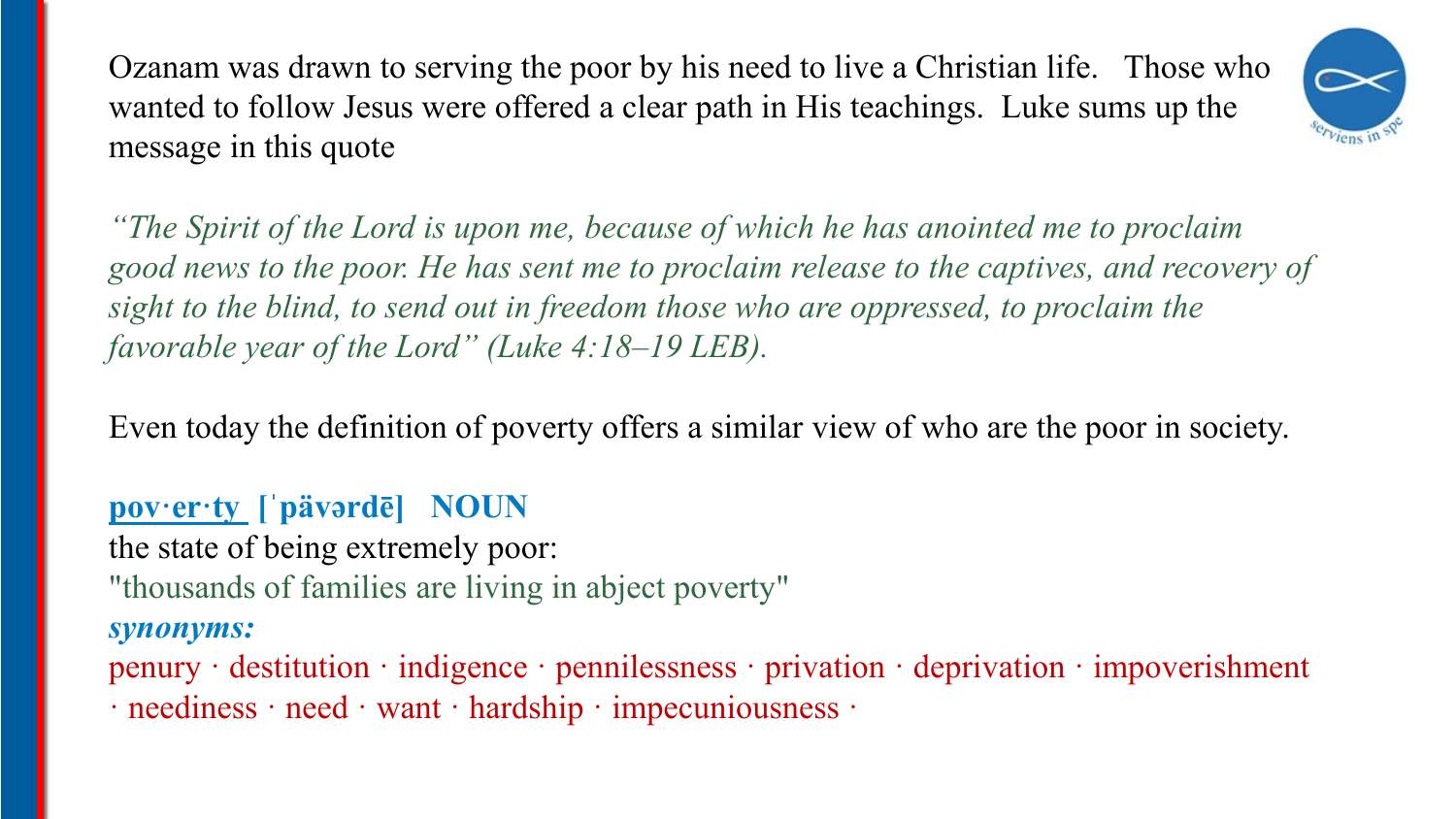

#### The Rule 1.2 Persons in Need

The Rule describes the people we serve as:

- The homeless
- Immigrants & refugees
- Inmates and their families
- Those without income
- Those searching for employment
- Seniors living on a fixed income
- Those living alone with few resources
- Those Suffering physically, mentally
- Those on strike or locked out
- Those who have been abused physically, emotionally, mentally and sexually
- The working poor
- Those living on government assistance programs
- Those who are dependent on drugs and alcohol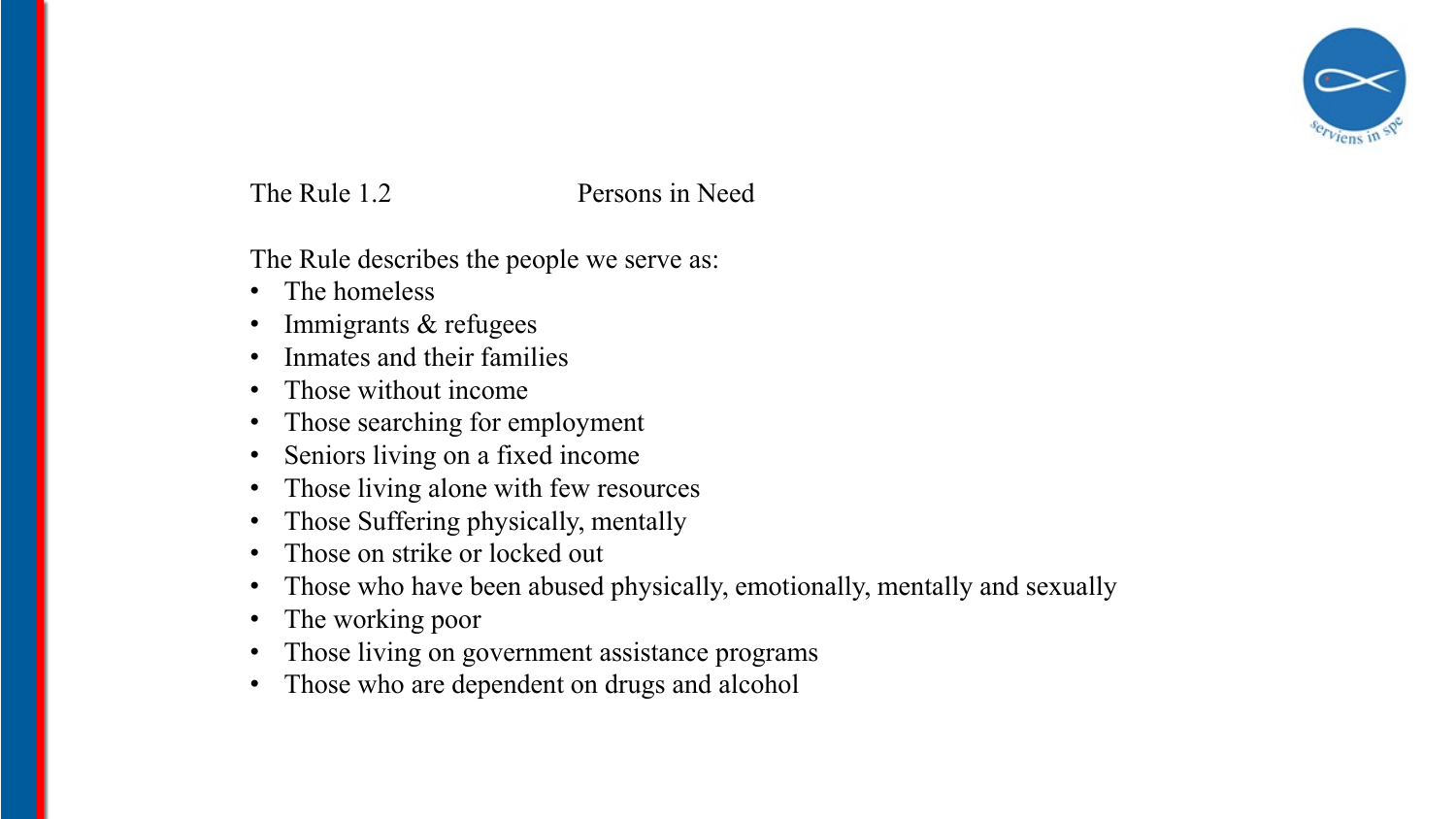## **Current view of the people we serve**



# **Natalie**

Natalie is the 25 year old single mother of two children ages 4 and 18 months. Her partner left when she told him she was pregnant with her second child. She lives in a city in a province that is far from her family and has little or no contact with them. She works part-time to subsidize her social assistance but her lack of child care prevents her from working full time. Her income does not cover many of her basic needs and she relies on organizations that offer support. She feels isolated and exhausted. She calls the SSVP dispatch several ti month to request food and assistance with household bills.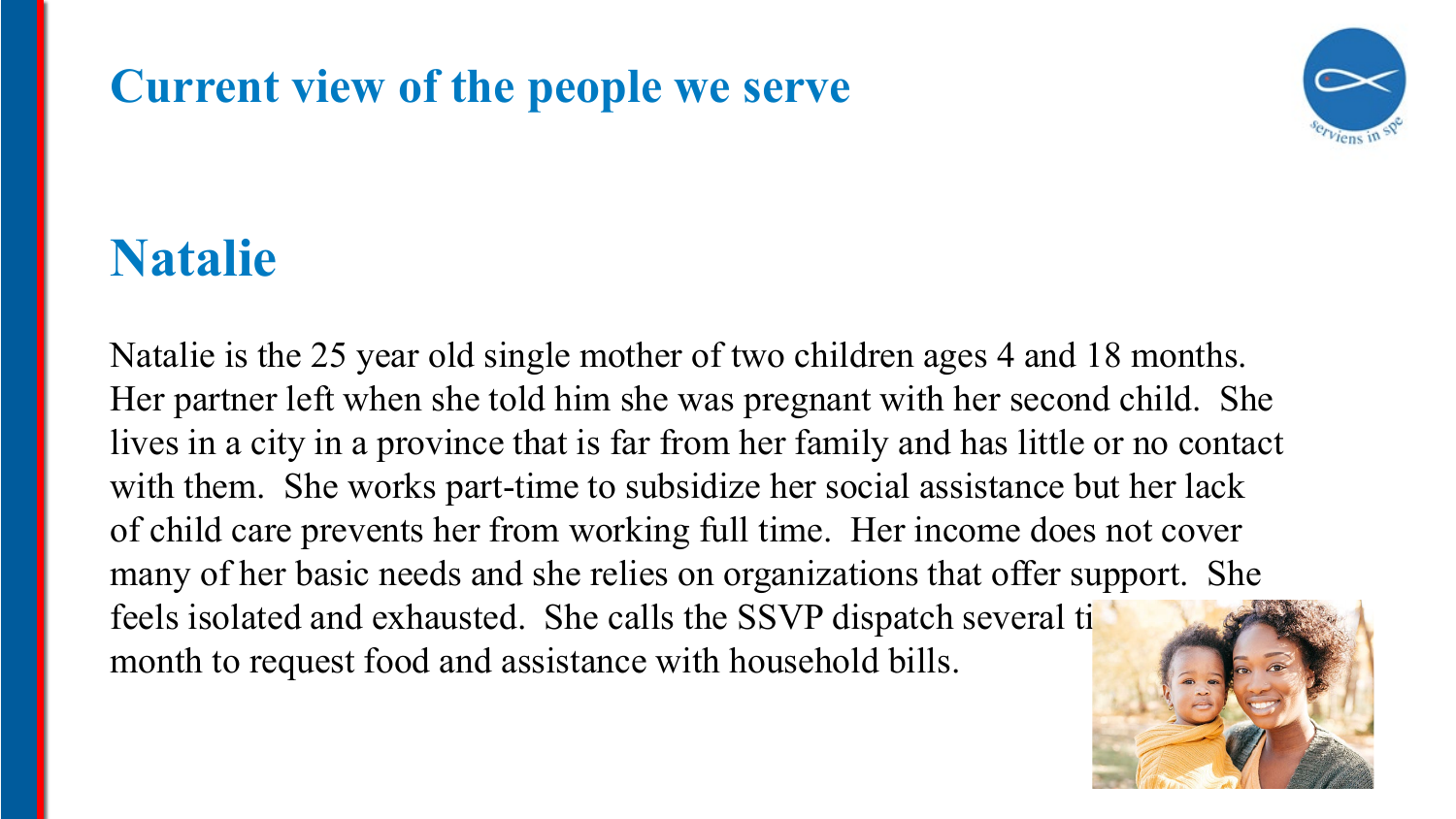#### **Marcus**

Marcus is a 50 year old man who lives with his wife Angelique and their 15 year old son Jonas. Their life has been good and secure until recently when Marcus suffered an injury. He was cleaning his eaves and he fell off the ladder breaking his leg and causing a traumatic brain injury. Although his leg healed on schedule, he has not been able to resume his work due to frequent headaches and difficulty with short term memory. Unfortunately his workplace benefits did not cover an off site injury and he was not covered by his home insurance. The family has depleted their savings. Angelique is attending college and will graduate in a few months. She is confident that once she is working the family will get back on track but in the meantime they are grateful for St. Vincent de Paul services in their community.



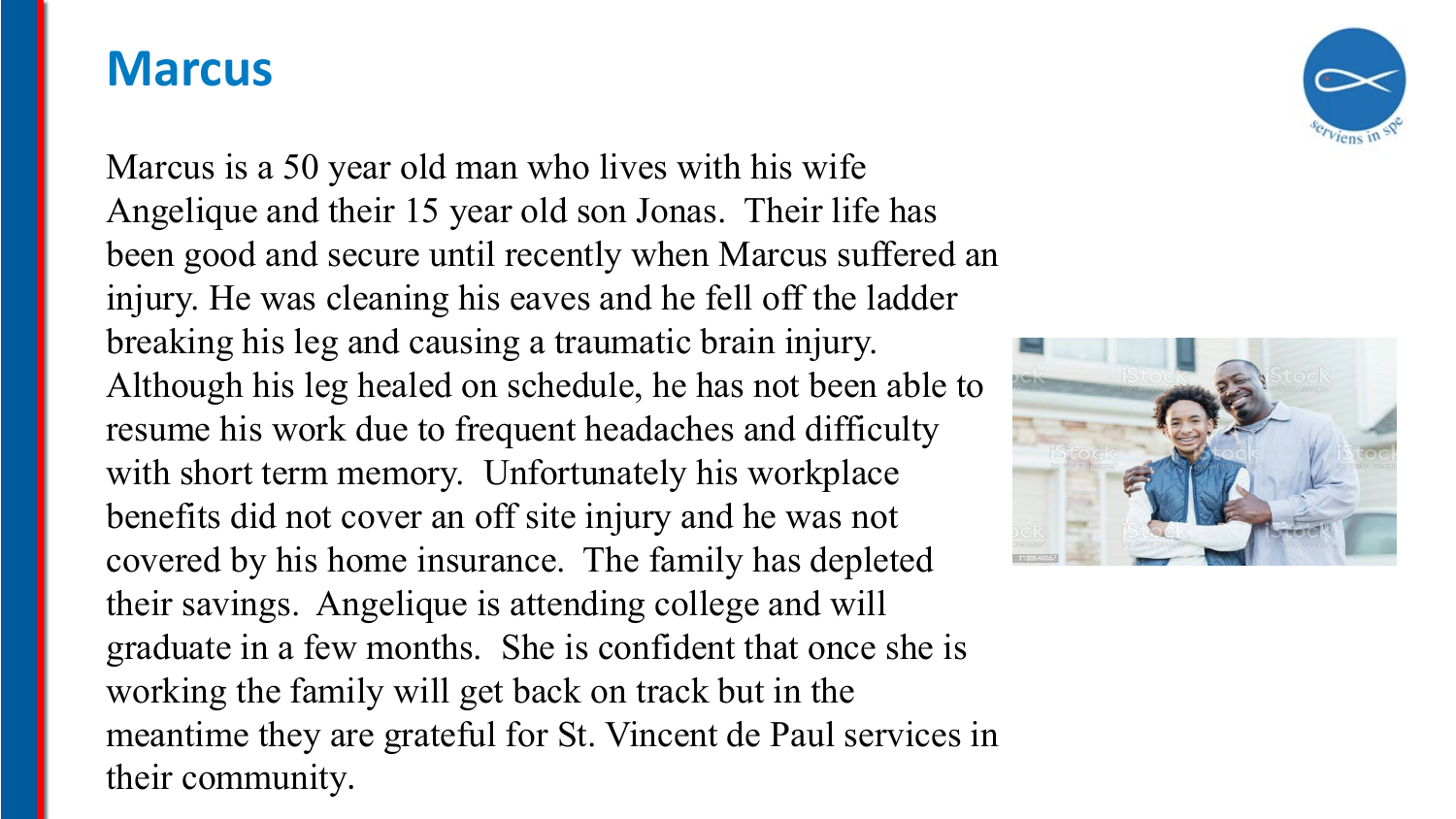# **Purdeep**



Purdeep was the first in her family to come to Canada. She had been here for 2 years when her father passed away, leaving her mother and her sister alone in India. They came to live with her to escape a life of destitution.

Purdeep's sister is 16 years old and her mother does not speak English. Her salary must support all three of them. Her employment pays her a basic rate so it is a stretch to pay rent, and feed and cloth the family. She needs help making ends meet.



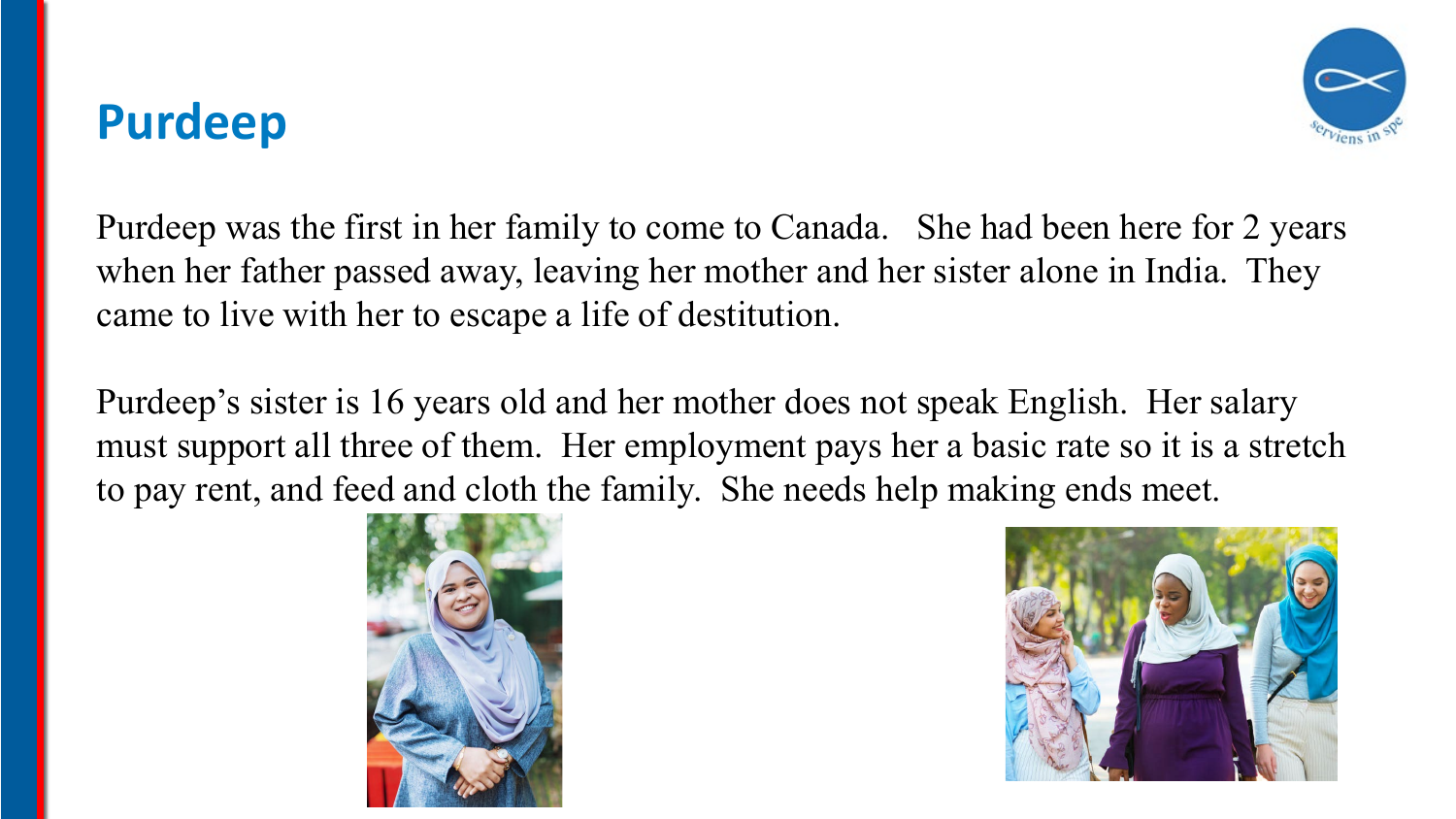#### **Roberto**



Roberto and his wife Carla are second generation Canadians. Their parents came to Canada when the two were children. Both families settled in the city a few blocks apart and in time they came to know each other through the Parish. Now, almost fifty years after their marriage, they are retired. What they had not planned on when Roberto reached retirement was how much they would need to maintain a comfortable lifestyle. The government pensions combined are not enough to keep up with the cost of living. All their lives they were frugal and living within Roberto's salary and Carla's small sewing business. Now they need help to manage their basic expenses. A recent car repair has made it very difficult to buy food this month. They will need to rely on the food bank from the local SSVP.

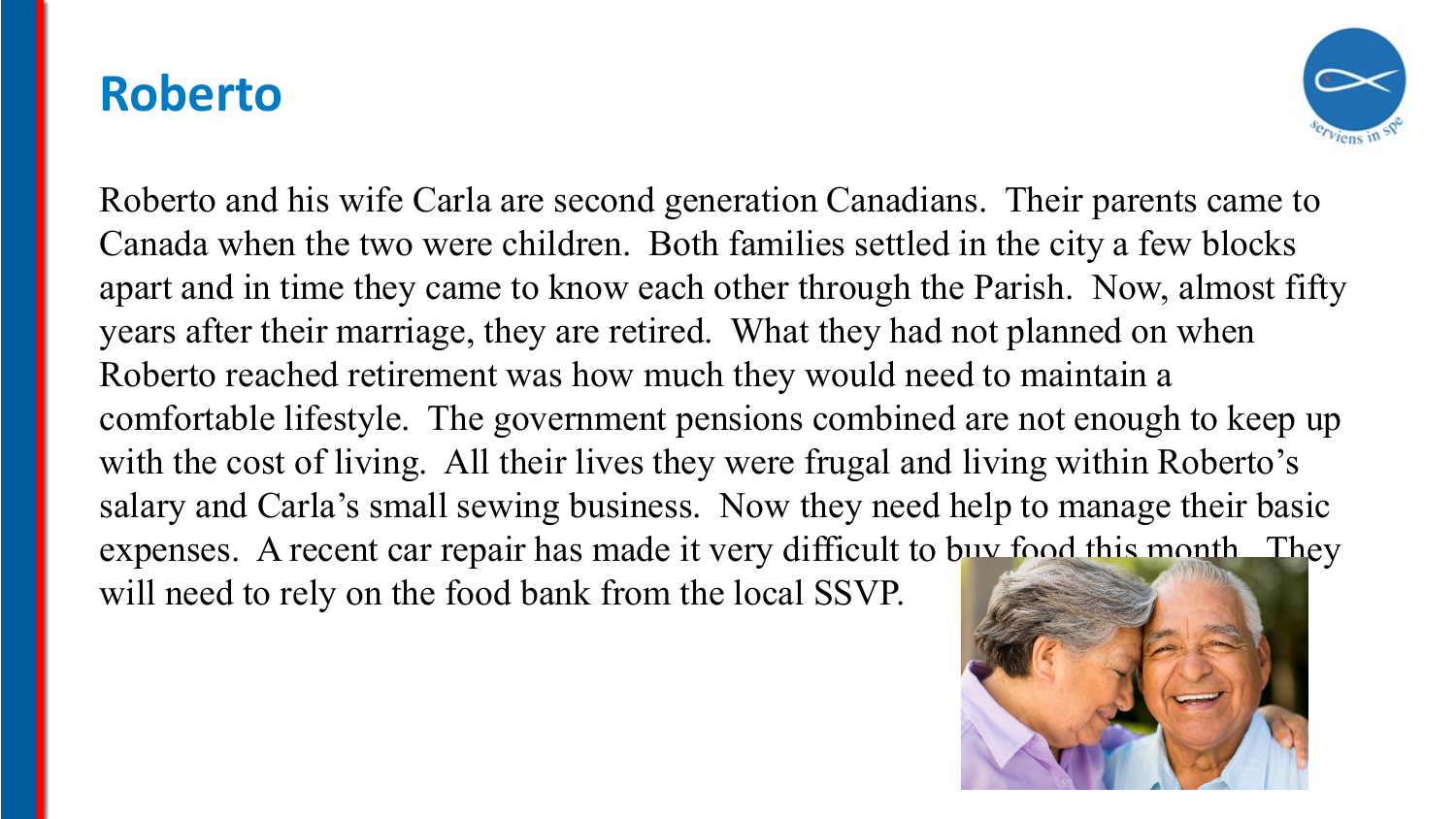## **Carol**

Carol is 40 years old. She is the single mother of a 3 year old son and a 14 year old daughter. She is a homecare worker who was recently injured on the job. She was lifting a client out of his chair and she twisted her leg, resulting in a deep muscle sprain. She is unable walk and she is off the job on leave for medical reasons. Carol works for a private company and the benefits are low. She has applied for medical EI but her employer has disputed the injury and her claim is under investigation. She has gone 2 weeks without pay and she has used all of her meagre savings. She is worried that it will be several more weeks before her EI is approved. She has the support of witnesses so she is optimistic that she will receive the funds. In the meantime, she needs assistance.



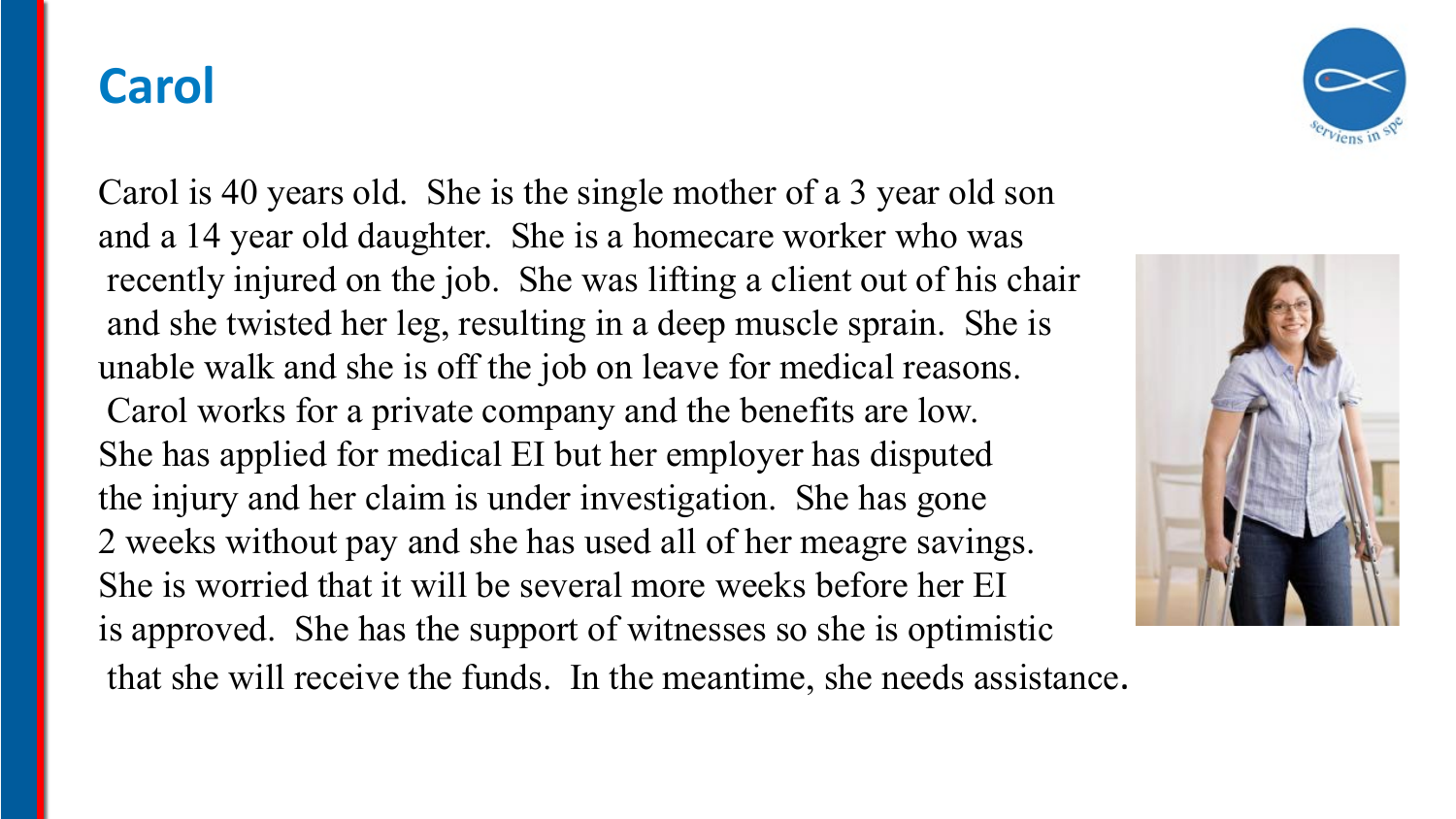## *What do each of these examples have in common?*



- **They are working people**
- **They have family**
- **Their situation may be temporary**
- **They are seeking ways to help themselves**
- **They are functional**
- **They are ordinary people with a need**

These are not the destitute helpless group that is usually associated with the term poor.

Statistics Canada informs us that 1 in 5 Canadians does not have enough food to eat and 23% of Canadians have to limit the amount they eat because of the cost of food. Canada has had the distinction of being in the bottom third of industrialized countries for child poverty. Currently 26% of children in our country live below the poverty line. That is 1.3 million. In total, 4.9 million Canadians live in poverty.

What these statistics do not accurately represent are those people in need who have not been captured in the census, mostly due to the fact that their needs are temporary and/or circumstantial. As the cost of living rises, the numbers go up and so does the impact on the population.

We can describe them as people in need at this time.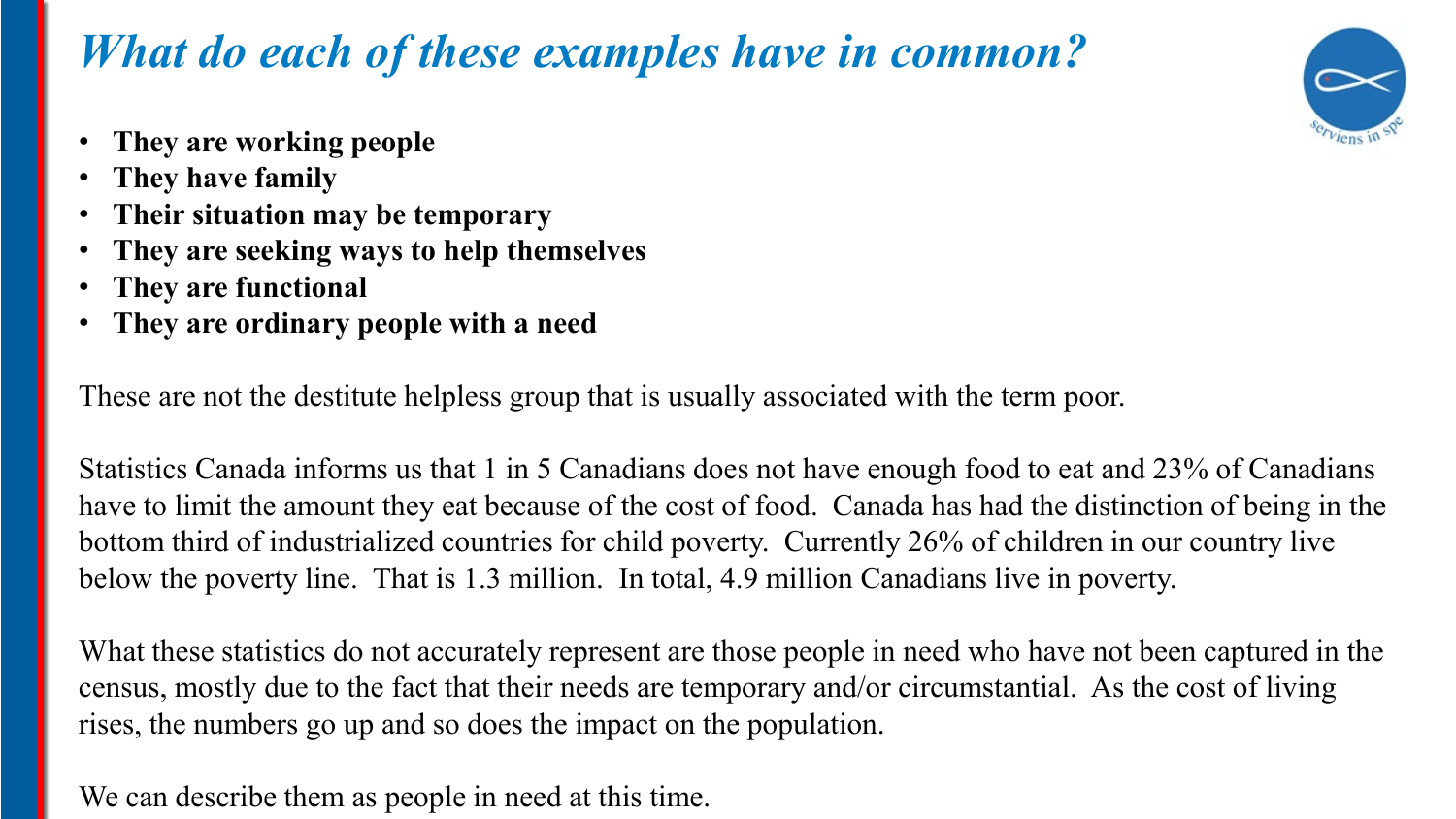## **The Psychology of Giving**



We may think that volunteering our time to assist others is a simple human transaction. Giving has many dynamic implications. There have been over 500 studies related to the psychology of giving.

#### *Here are few of the findings:*

- People who give to charitable causes are happier than those who don't, regardless of their gender and marital status, and the more they give the happier they are.
- People who are religious are more likely to give to charity
- There are gender differences: men receive a boost (increase in life satisfaction)when they become donors, women are happier when they give more of their income
- In households where women drive or participate equally in the charitable decisions the entire family is happier.
- Giving is good for the donor as well as the recipient.
- If we are in tune with just giving we are immune to the "special occasion" giving.

#### *Motivation is key*

- If I am good and I give enough will I get a reward?
- It makes me feel good about myself (is that the best motivation?)
- Any form of gift that comes with an alternative motive is not a gift. It is manipulation and it exposes the "giver" as having an agenda
- When the giver expects gratitude it is not a gift.
- When there is judgement of the need the helping is corrupted.

#### What do you consider an appropriate motivation for giving?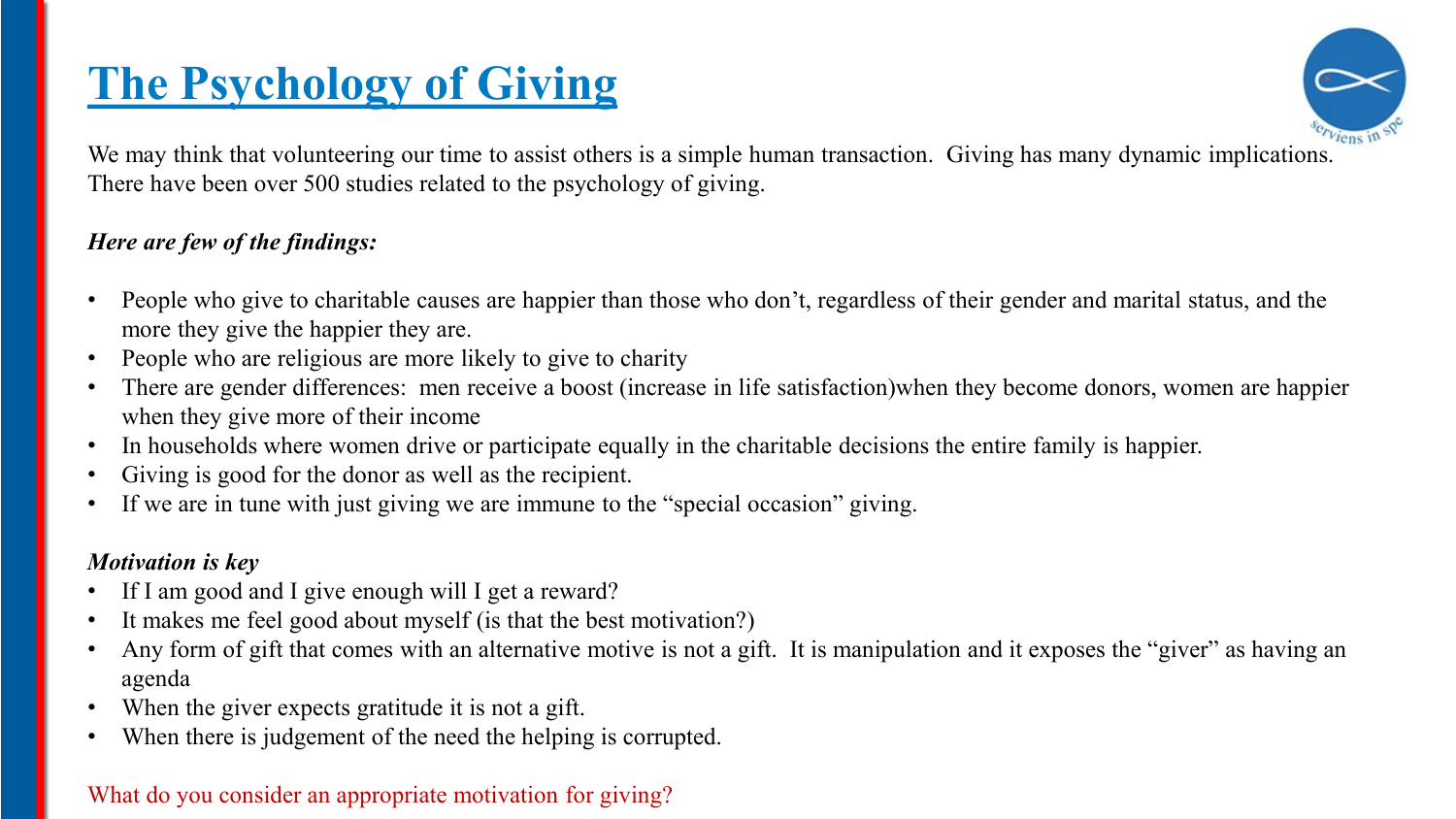## **Language as a Change Agent**



In the past few years, Saint Vincent de Paul Society has made the shift away from the word "poor" in favour of the term "people in need".

The language that we use to describe others and ourselves is a powerful message. When we refer to an individual as someone who is poor we are doing them a disservice. We are putting them in a category that has negative connotations. The implication is that they are helpless, that they need saving in some way, that they are not able to help themselves, that they are inferior. The label of "poor" disregards the whole person.

#### *Language is also cultural*.

What one group considers to be a deficit may not be viewed as such from a different cultural perspective.

Describing a family who are newcomers to Canada as poor is not accurate and is not respectful to that family.

*The words we use send a message* "We are here to help you" indicates a power dynamic with the power belonging to the helper. Reframing how we greet people and indicate our purpose is an important part of changing the relational dynamic.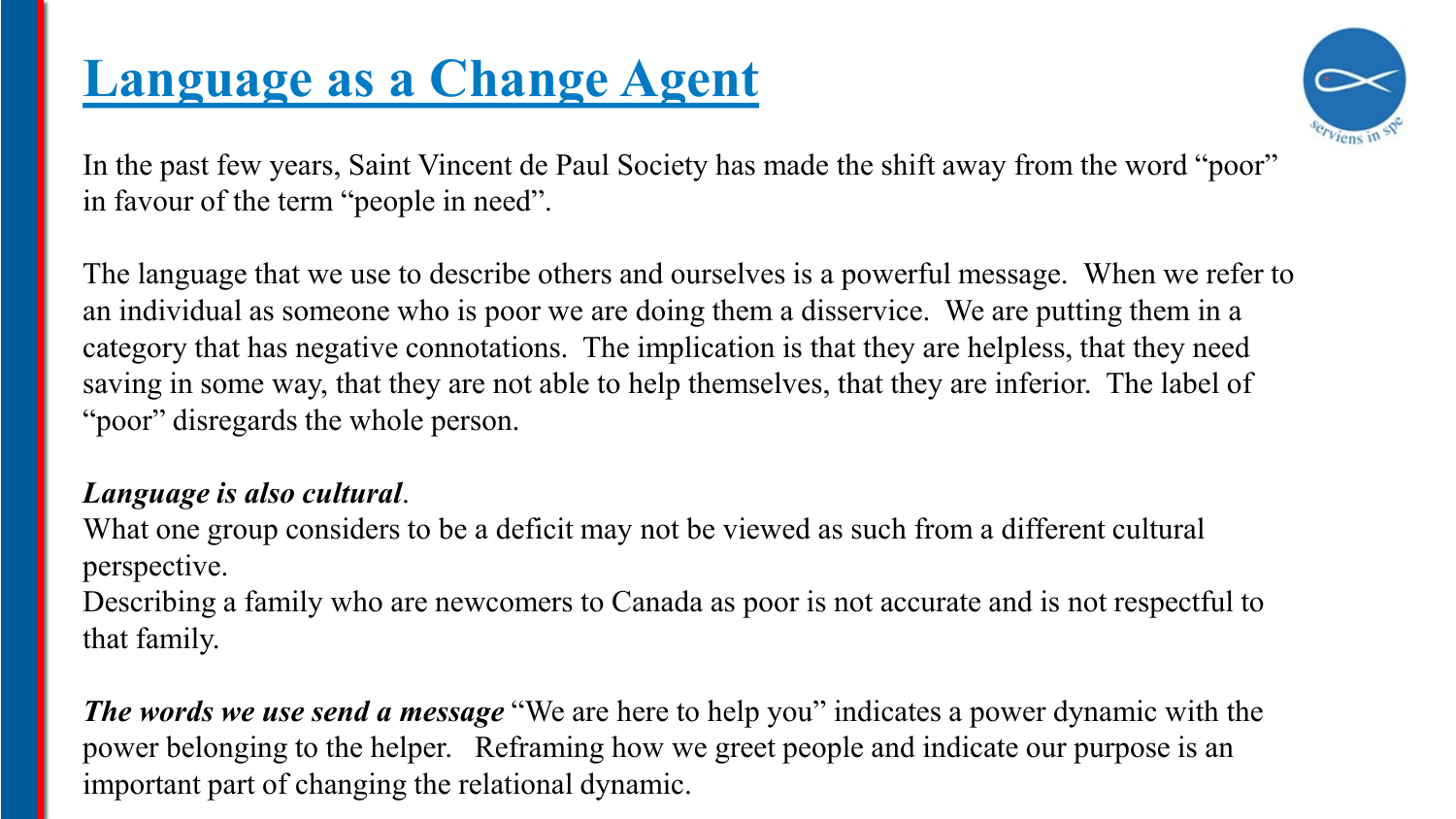#### **Bias is a problem that we all need to address. We are all biased in one way or another. Bias is a product of our terms of reference.**



We may think that we are not biased. We may think that we are not judgmental. The problem is that bias may be well hidden and we are not aware of the role it plays in our interactions. Our world view, our terms of reference are shaped by all of our experiences to the present moment, coupled with all the input that we have been exposed to by our caregivers, our families, our government, our religion, our neighbourhood, our schools, our friends and so on. All of this and more shapes who we are in the world. And that process shapes how we think. That includes the subtle messages that we plant into our belief system that can come to the surface without our awareness.

There is a way to deal with bias and that is to question our thoughts and behaviours as we encounter experiences such as new people and new circumstances. Expose yourself to new ideas and then examine your reaction.

**Bias is everywhere.** You are not the lucky one who escaped it.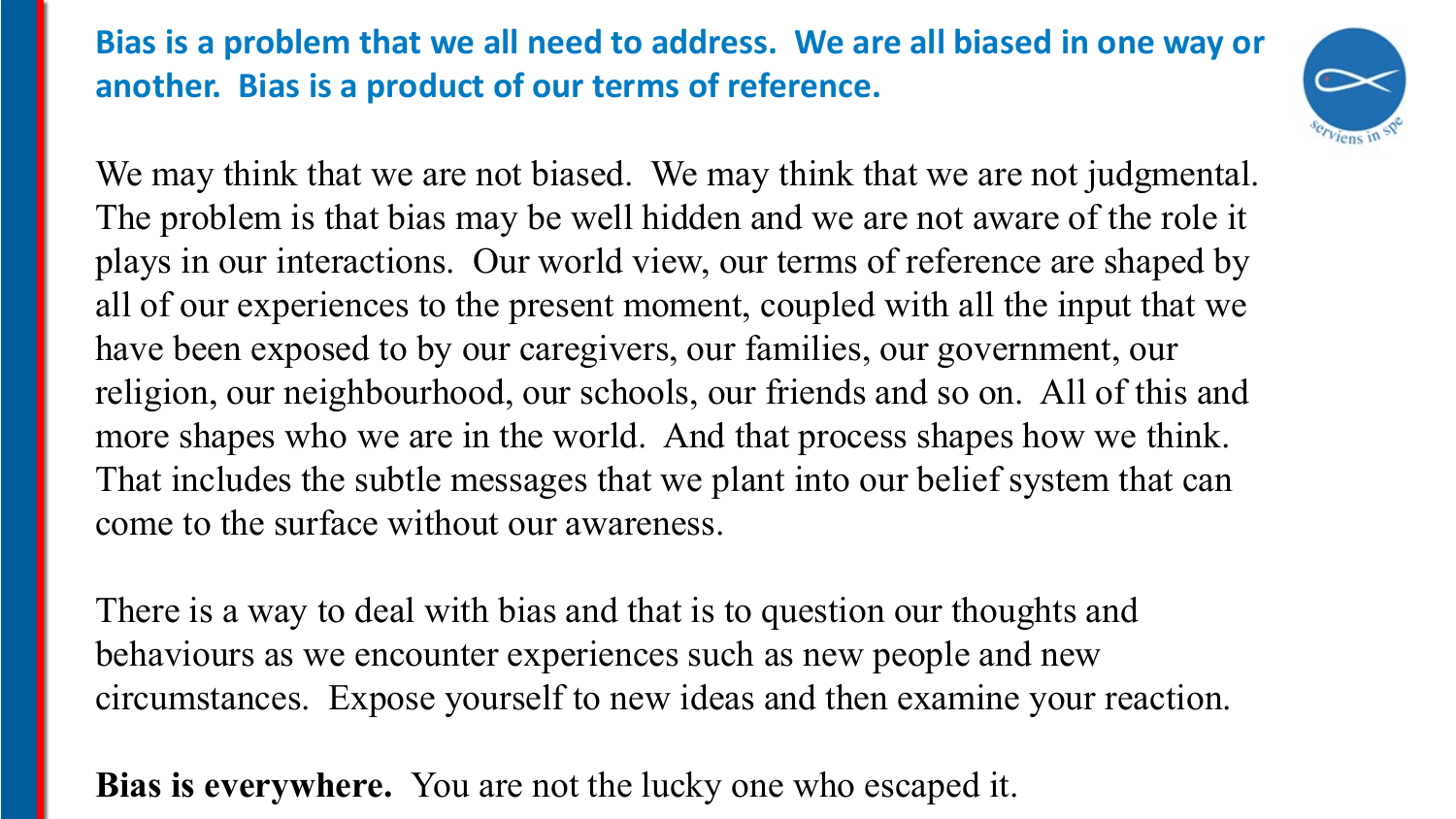# **Respectful language is**

- **INCLUSIVE**
- **VALUING**
- **NON-JUDGEMENTAL**
- **PROMOTES EQUALITY**
- **COLLABORATIVE**
- **RELATIONAL**

It is important to remember when serving others that there is a power differential between the giver and the receiver. Language is the tool that eliminates the imbalance.

*Here are some examples of how this works.*

"Everyone has ups and downs in life (inclusive) You are doing a good job managing your situation (valuing). How do you think we can assist you at the moment?" (collaborative)

"It can be difficult keeping up with growing children. It is always a struggle to keep them in clothes that fit" Have you had a chance to visit the SSVP Store? I saw a whole new inventory of winter clothes when I was there last week." (inclusive, relational, non-judgmental)

"Food is so expensive right now, especially fruit and vegetables. We are lucky to have all these donations from the local gardens. Would you like to have some of the fruit and vegetables for your family?" (collaborative, promotes equality, inclusive, relational)

*Can you think of some examples from your recent home visits that could be reframed using respectful language?*

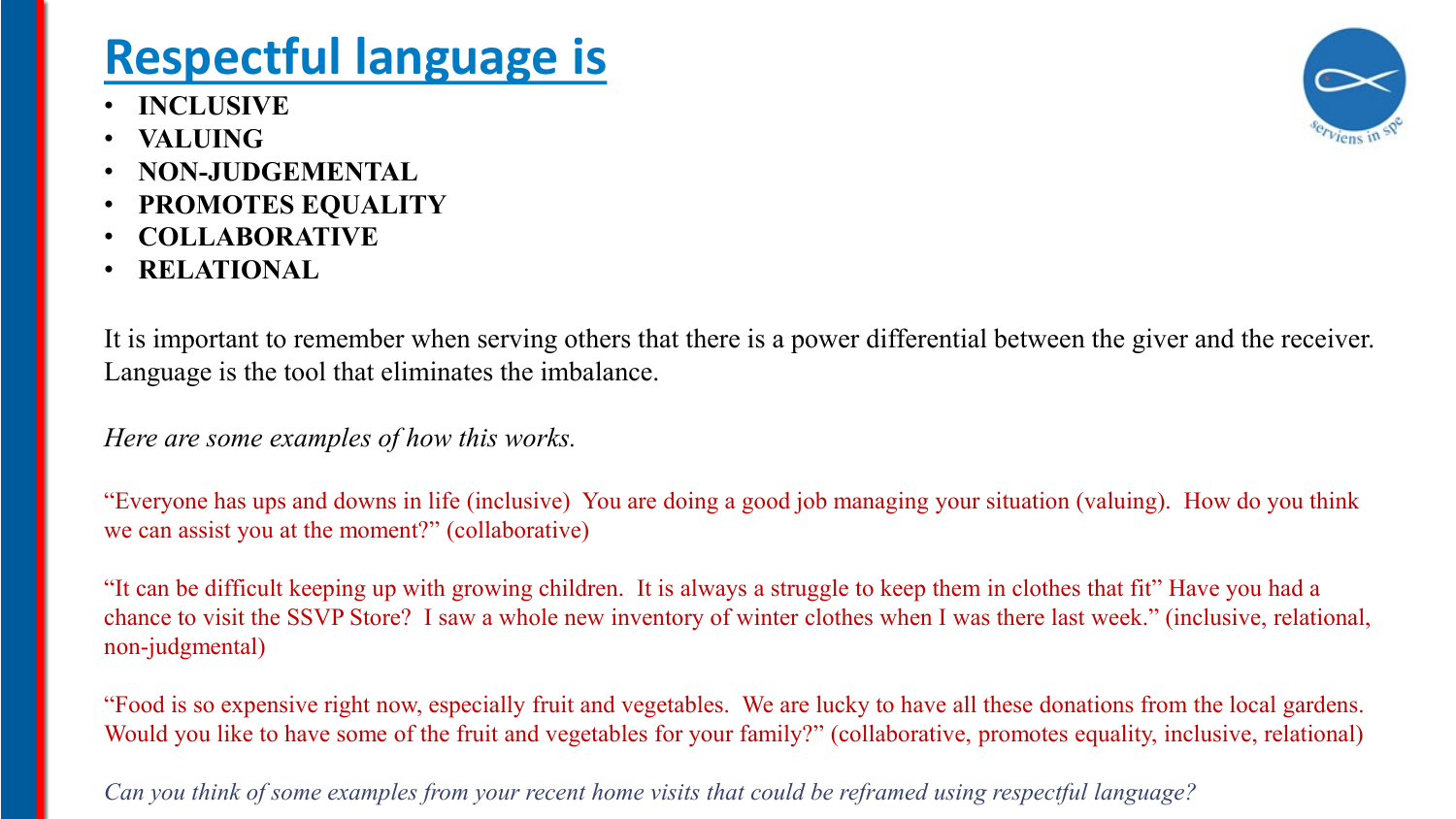## **What are the implications of financial stress?**

- Anxiety
- **Depression**
- Acute stress
- Physical ailments
- Disease (heart, diabetes, arthritis,…)
- Family breakdown
- Increase in intimate partner violence
- Increase in misuse of alcohol and substances
- Increase in gambling addiction
- Low self esteem, loss of confidence
- **Isolation**
- **Loneliness**
- **Withdrawal**
- Anger issues







To Depression And Anxiety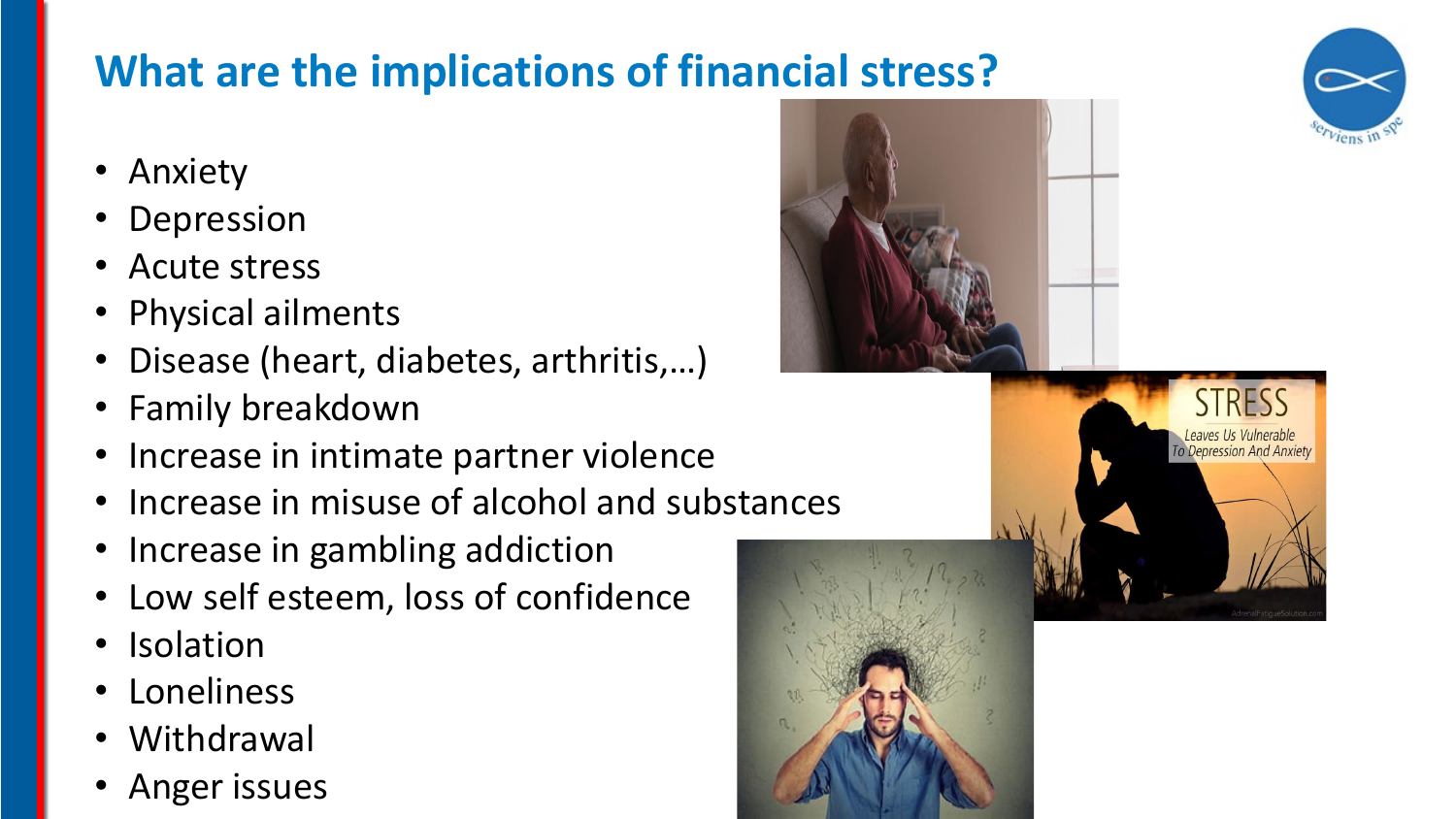#### **All of the implications in the above list are related to STRESS.**



When we experience stress our body receives an alarm message from our brain that says " uh oh, we are in trouble. The world is not safe". This alarm releases the stress hormone which is adrenaline into the human body to assist the individual to get through he difficult situation. Prolonged stress can turn into a cycle of adrenaline release that has a negative impact on the nervous system. The cycle is driven by the thoughts of the individual. Negative thinking becomes the pattern and it is the negative thoughts such as worry, fear, and despair that open the adrenaline tap.

Research on the effects of long-term stress indicate that it can cause heart and organ disease, physical pain, headaches including migraines, respiratory problems, and many diseases including intestinal issues such as colitis.

Stress also takes its toll on mental wellness. Anxiety and depression are at epidemic levels in our society. Individuals who are under extreme stress can become overwhelmed and this can be the beginning of a downward slide in their workplace and in their home life. The feelings of helplessness and hopelessness can manifest as anger. Individuals can begin to doubt their worth and their abilities resulting in low self-esteem and low confidence.

Loneliness and isolation are common by-products of mental health issues. Many seniors who live alone suffer from loneliness and need to have contact with others, but people of all ages can find themselves feeling alone and isolated from society. When life is difficult for many reasons there is a tendency to turn inward and avoid having to talk about what is happening. It is not uncommon for someone in need to feel ashamed about their current circumstances.

Loneliness can also stem from not being able to speak the language resulting in a lack of social connections. An individual may be separated from family and they may feel homesick and overwhelmed.

No matter what the reason loneliness can cause feelings of despair.